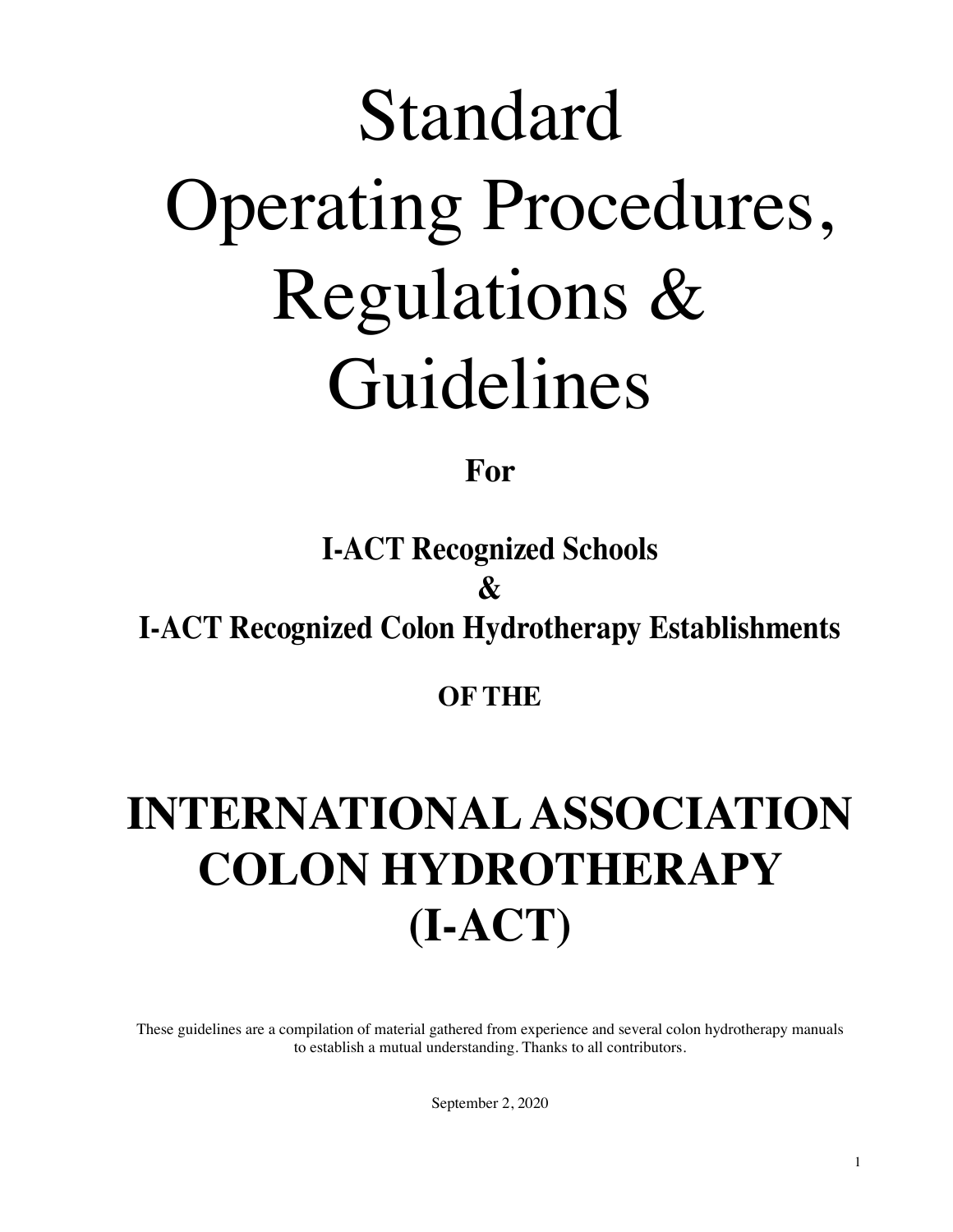#### **INDEX**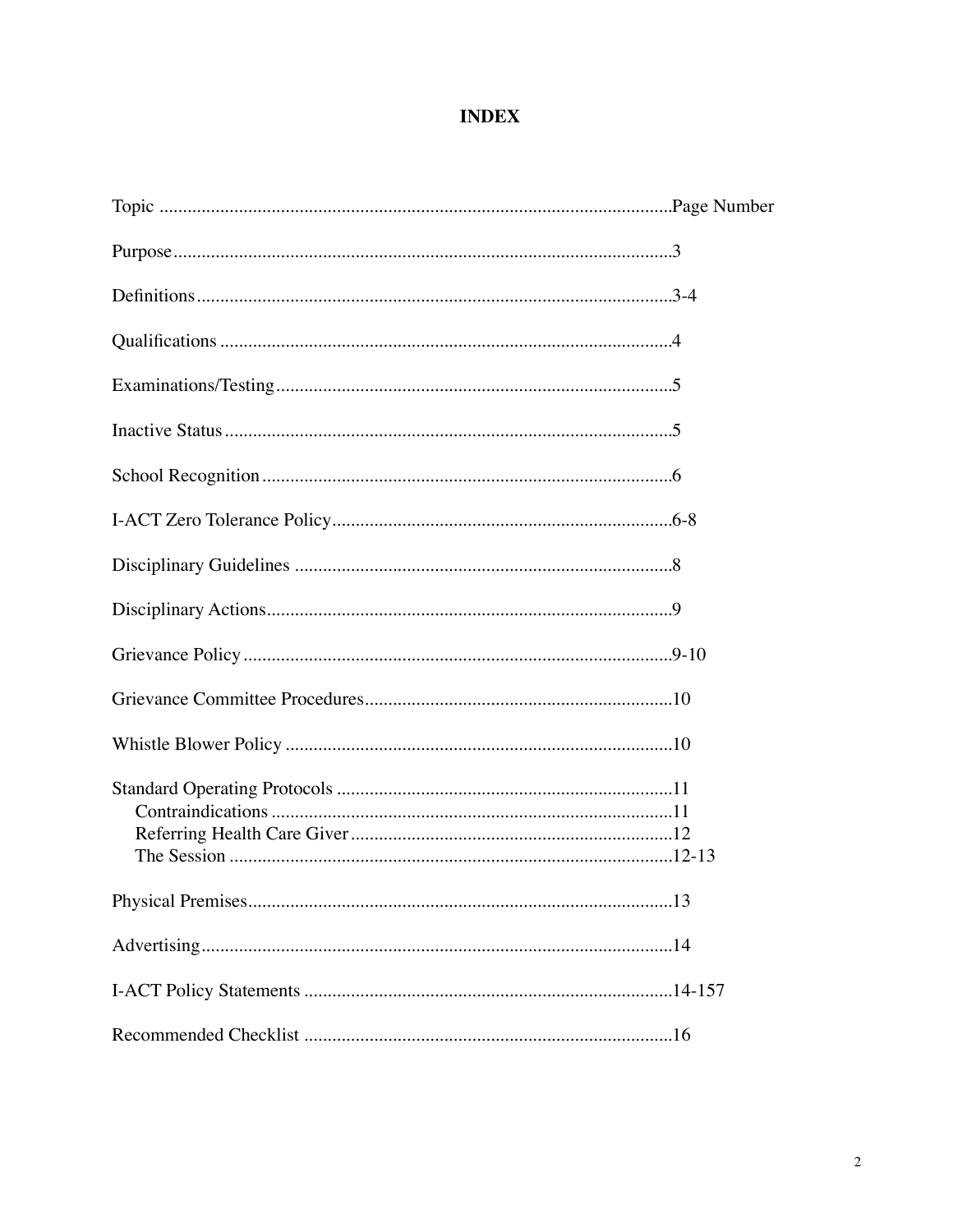#### **Purpose**

 (1) These business and professional regulations are promulgated in an effort to protect the health, safety and welfare of the public by ensuring that only those who are qualified through certification to administer colon hydrotherapy may do so.

(2) Prior to the administration of colon hydrotherapy, any person shall be required to: 1) present certification to the Board of successful completion of a course of study approved by I-ACT through an I-ACT approved colon hydrotherapy school or instructor, and 2) certified at the Foundation Level.

#### **Scope of Practice**

 Colon hydrotherapy is the introduction of warm, filtered and temperature-regulated water into the colon. The water softens and loosens waste resulting in evacuation through natural peristalsis. This process is repeated several times during the session.

#### **Definitions**

(1) "Board" means the Board of Directors of the International Association for Colon Hydrotherapy (I-ACT).

(2) "Senior Education Committee" is a group of dedicated members of I-ACT who volunteer their service to recommend educational guidelines to the Board.

(3) "Establishment" means an appropriate site or premises, or portion thereof, where a colon hydrotherapy session occurs

(4) "Colon Hydrotherapy" is the introduction of warm, filtered and temperature-regulated water into the colon. The water softens and loosens waste resulting in evacuation through natural peristalsis. This process is repeated several times during the session.

(5) "Student" means a person studying colon hydrotherapy at any of the four levels of training (i.e., Foundation Level, Intermediate Level, Advanced Level, or Instructor Level).

(6) "Instructor" means an I-ACT certified colon hydrotherapist who is certified to provide training and instruction to a student for a limited period of time. Instructors may train one to two students at a time. I-ACT certified instructors agree to comply with the training and curriculum as set forth by I-ACT.

(7) "Certification" means the procedure by which a colon hydrotherapist applies to the Board for approval, documenting the student has successfully passed the I-ACT certification examination and fulfilled all requirements for each level of certification.

(8) "I-ACT recognized colon hydrotherapy school" means a facility which agrees to comply with the training and curriculum as approved by I-ACT. Each school must be in compliance with the laws of their state. Schools may train as many students as they have room for.

(9) Equipment Classification Enema Kit *From the code of federal regulations (CFR) 876.5210 Enema Kit.*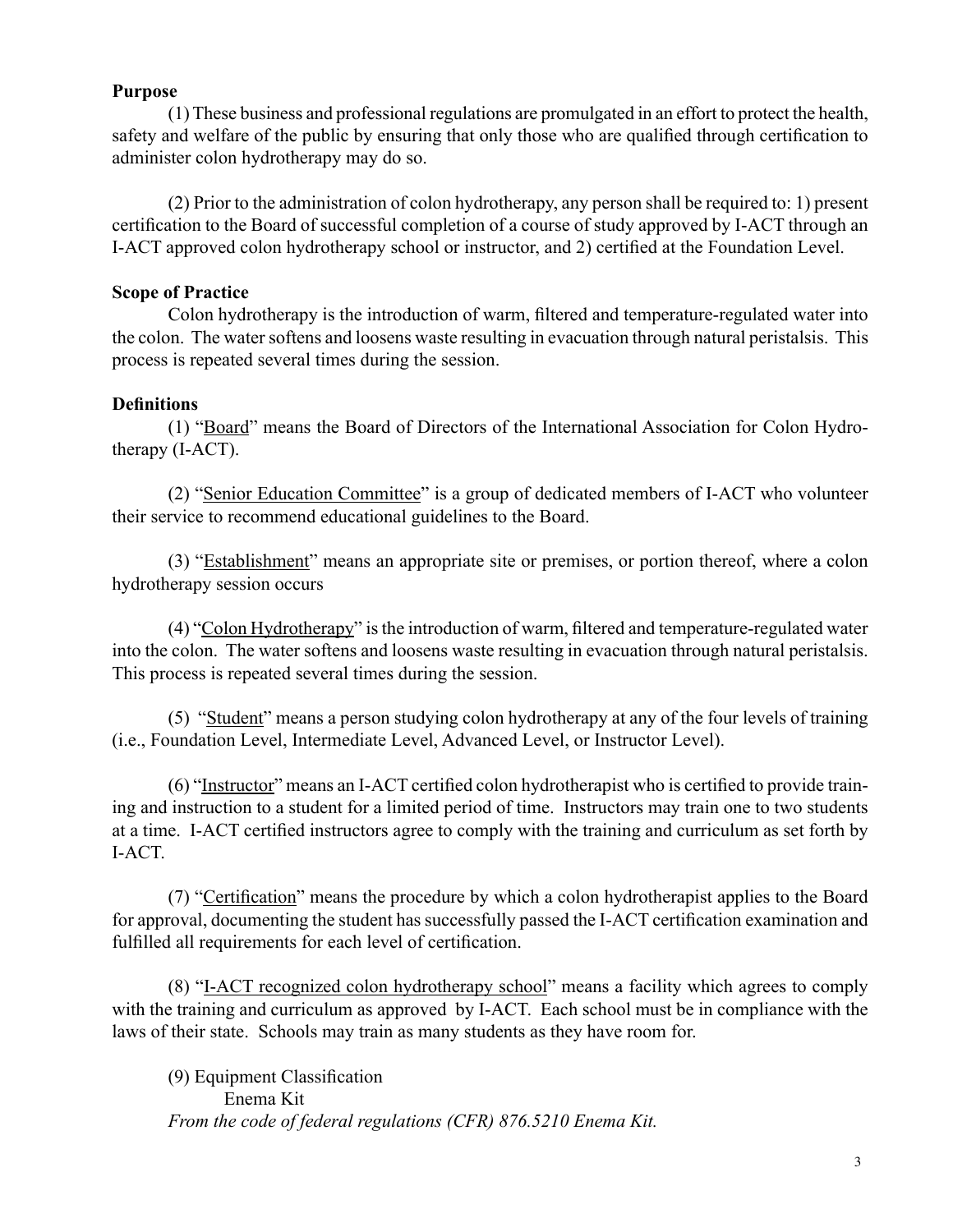a) Identification. An enema kit is a device intended to instill water or other fluids into the colon through a nozzle inserted into the rectum to promote evacuation of the contents of the lower colon. The device consists of a container for fluid connected to the nozzle either directly or via tubing. This device *does not include the colonic irrigation system (Sec. 876.5220).*

 *b) Classification. Class I (general controls). The device is exempt from the premarket notifi*cation procedures in subpart E of part 807 of this chapter subject to Sec. 876.9. The device is exempt *from the current good manufacturing practice regulations in part 820 of this chapter, with the exception of Sec. 820.180 of this chapter, with respect to general requirements concerning records, and* Sec. 820.198 of this chapter, with respect to complaint files. [48 FR 53023, Nov. 23, 1963, as amend*ed at 65 FR 2317, Jan. 14, 2000]*

#### Colonic Irrigation System

 *From the code of federal regulations (CFR)Sec. 876.5220 Colonic irrigation system. (a) Identification. A colonic irrigation system is a device intended to instill water into the colon through a nozzle inserted into the rectum to cleanse (evacuate) the contents of the lower colon. The system is designed to allow evacuation of the contents of the colon during the administration of the colonic irrigation. The device consists of a container for fluid connected to the nozzle via tubing and includes a system which enables the pressure, temperature, or flow of water through the nozzle to be controlled. The device may include a console-type toilet and necessary fittings to allow the device to be connected to water and sewer pipes. The device may use electrical power to heat the water. The device does not include the enema kit (Sec. 876.5210).* 

 *(b) Classification. (1) Class II (performance standards) when the device is intended for colon cleansing when medically indicated, such as before radiological or endoscopic examinations. (2) Class III (premarket approval) when the device is intended for other uses, including colon cleansing routinely for general well being.*

(c) Date PMA or notice of completion of a PDP is required. A PMA or a notice of completion of a PDP is required to be filed with the Food and Drug Administration on or before December *26, 1996 for any colonic irrigation system described in paragraph (b)(2) of this section that was in commercial distribution before May 28, 1976, or that has, on or before December 26, 1996 been found to be substantially equivalent to a colonic irrigation system described in paragraph (b)(2) of this section that was in commercial distribution before May 28, 1976. Any other colonic irrigation system shall have an approved PMA in effect before being placed in commercial distribution. [48* FR 53023, Nov. 23, 1983, as amended at 52 FR 17738, May 11, 1987; 61 FR 50707, Sept. 27, 1996]

#### **Qualifications for Individual Certification**

(1) Any person is qualified foundation level certification as a colon hydrotherapist who:

 (a) Has presented certification to the Board of successful completion of a course of study approved by I-ACT through an I-ACT recognized colon hydrotherapy school or instructor and certified at the Foundation Level; or, who has presented documentation they have been practicing in the field of colon hydrotherapy for more than one year and have performed more than 100 colonics in the past year and has passed a mandatory sixteen (16) hour course put on by an I-ACT instructor or school.

(b) Has taken the I-ACT written test and received a passing grade.

 (c) Upon an applicant's passing the test and paying the initial certification fee and fulfilling all requirements for I-ACT Level 1 as directed by the I-ACT Board, I-ACT shall then certify the individual at the Foundation Level. Completion of the requirements for Level 2, 3 or 4 will cause I-ACT to certify the individual at that level.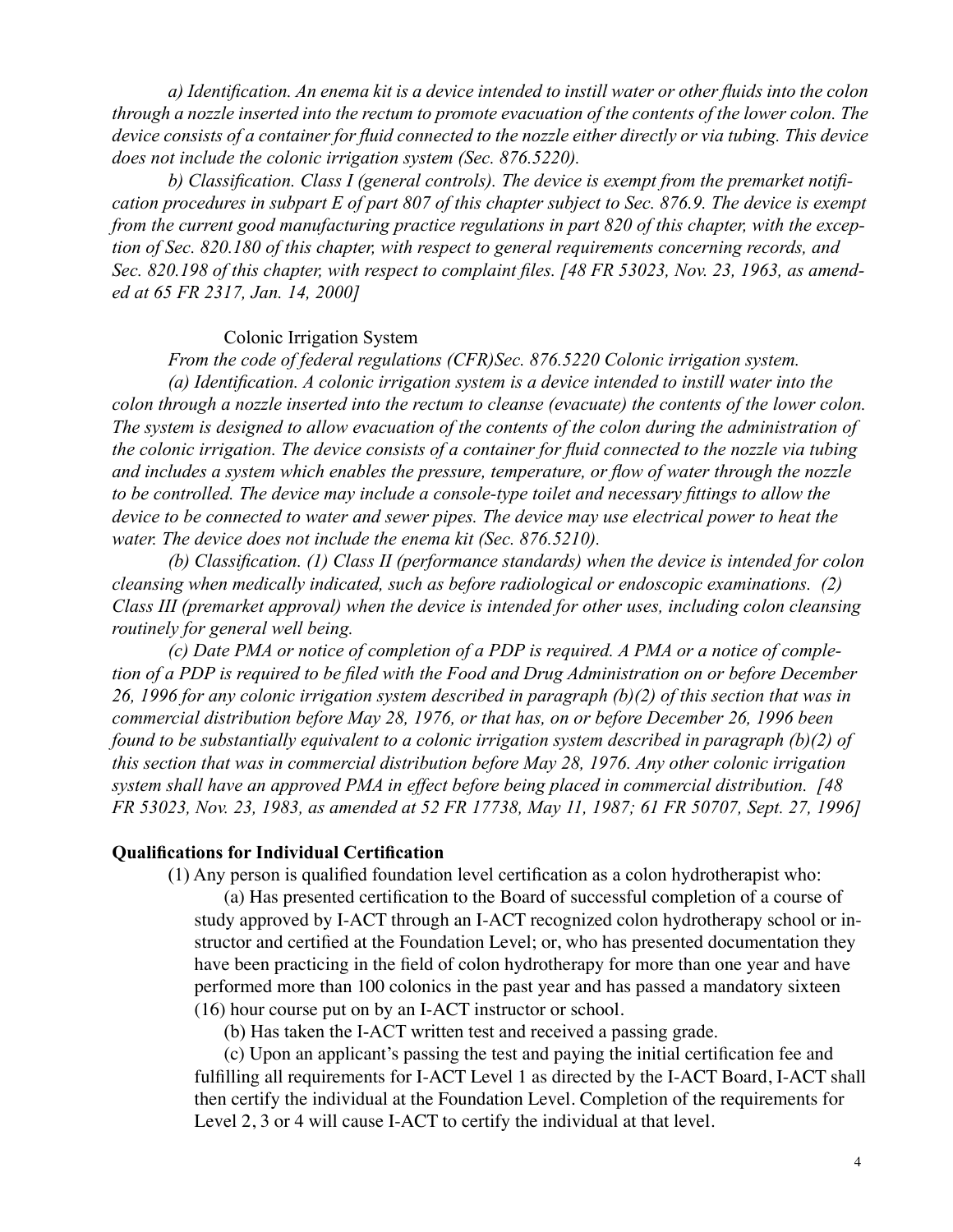#### **Examinations**

(1) A written examination for each level of certification shall be offered at I-ACT recognized schools or with an I-ACT Instructor. There is a fee of \$75.00 for each level of examination.

(2) All certification examinations must be proctored and an accurate record of each examination shall be made; and that record, together with all examination papers, shall be filed by I-ACT or the school certifying the examination and be kept indefinitely.

(3) Members testing at the convention will be allowed to take a test two (2) times during the convention. If the member fails the exam two (2) times they will be required to show additional training before they can retest. After training, they may retest and pay \$75 for the test. If they fail the third test they will be required to wait 6 months and show they have additional training before they can retest and pay an additional \$75 test fee. If the person does not pass this exam they will be required to retrain with A&P at a school, instructor or tutor and present a transcript.

(4) Maximum time allowed for Level 1  $\&$  2 exam shall be two (2) hours, and maximum time allowed for Level 3 exam shall be three (3) hours. This time may be extended by the proctor as required for international students that English is not their first language or if the student has documented learning disabilities.

(5) The testing for instructor level requires the completion of a 60-hour course provided by an I-ACT school or instructor. During this training, the student will teach for a total of at least four instructor hours, three of which will be done with the certified instructor or school with a desired minimum of eight individuals in attendance. One hour of instruction must be given at the I-ACT Convention. In addition, the prospective instructor must attend a mandatory two hour instructor workshop put on by the I-ACT office.

#### **Posting of Certificates**

(1) All members shall post their I-ACT certificate in their colonic establishment for easy viewing by the public.

#### **Inactive Status**

(1) An I-ACT member becomes inactive when he/she fails to renew their I-ACT membership, within 90 days of expiration of membership and pays an Inactive status fee of \$25.00 per year. The inactive status is good for a period of up to two years. Once a member goes inactive, they may reinstate their status by paying the current year's dues. However, any individual who allows their I-ACT membership to be terminated automatically loses all levels of certification earned. This individual must retest on each level before that level of certification may be reinstated.

#### **I-ACT Recognized Colon Hydrotherapy School Criteria**

(1) The Board shall adopt reasonable standards for I-ACT recognized schools.

(a) An I-ACT school must have at least one certified I-ACT Instructor on staff, and all training shall be conducted or supervised by an I-ACT Instructor.

(b) The school shall teach colon hydrotherapy utilizing the I-ACT Syllabus for the Foundation, Intermediate, Advanced, or Instructor Level as appropriate to the class.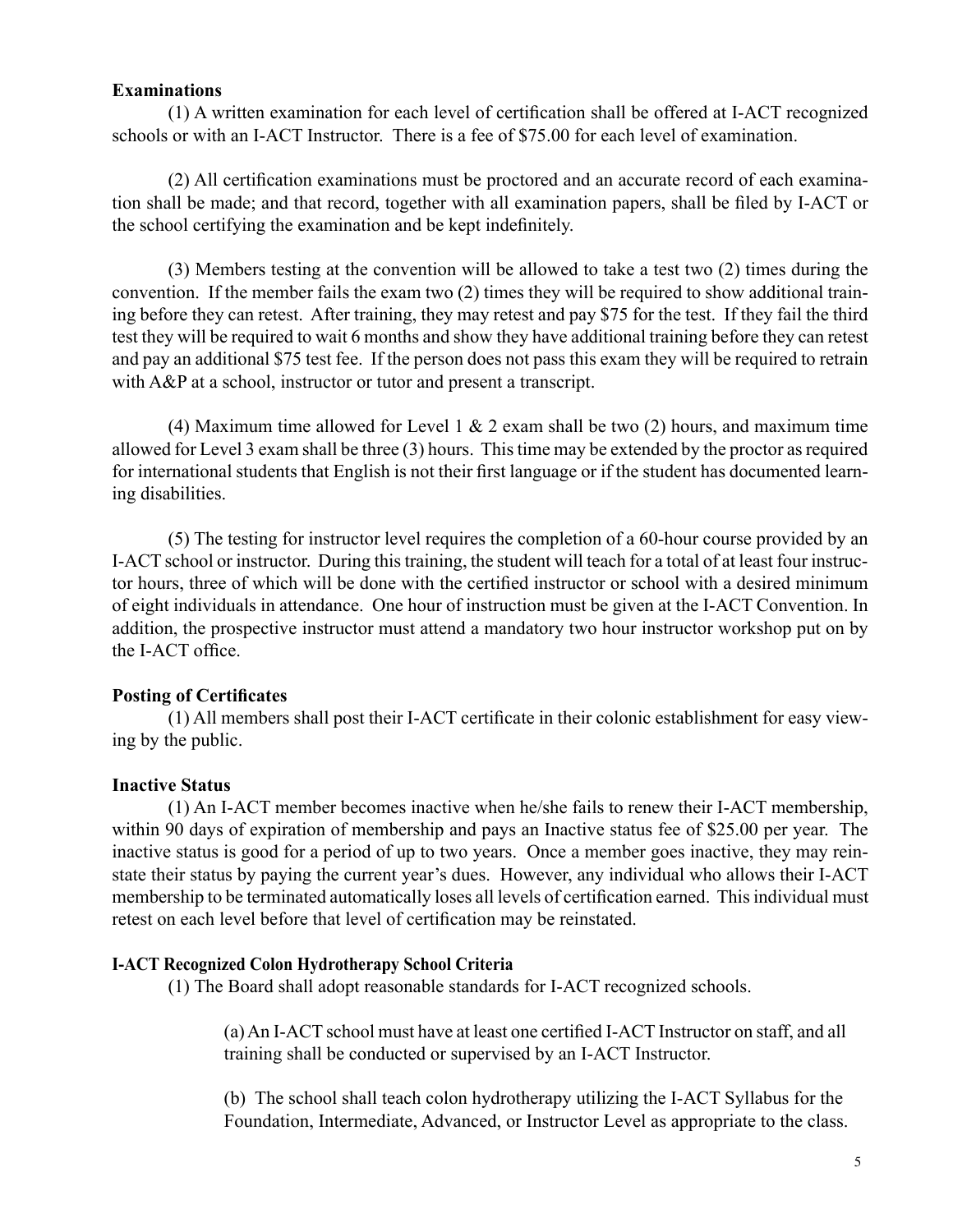(c) All training must be provided in-person by an I-ACT instructor.

(d) The school must provide I-ACT testing at the completion of each course of training.

(e) The school must comply with all guidelines of the I-ACT's Standard Operating Procedures, Regulations & Guidelines.

(2) Any person, firm, or corporation desiring to operate a colon hydrotherapy school shall submit to I-ACT, accompanied by any information requested by I-ACT, an application for recognition fee as directed by the I-ACT Board. Additionally, the school must submit proof that they are in compliance with all state laws.

(3) I-ACT retains the right to visit any recognized school as it deems necessary.

#### **I-ACT Zero Tolerance Policy**

Background: The International Association for Colon Hydrotherapy (I-ACT) recognizes the seriousness and extent of injury that any form of abuse may cause another and therefore supports Zero Tolerance of such abuse in any form, including, but not limited to, any type of harassment, verbal, physical, emotional, financial or sexual, by an I-ACT member colon hydrotherapist.

I-ACT endeavors to provide protection of the public interest by addressing client-member, memberstudent and member-member abuse. I-ACT strives to provide an accessible and sensitive reporting process, and establishes deterrents through the administration of a disciplinary process reflecting the serious nature of the violation.

This policy has been created to advise our membership that I-ACT endorses the Principle of Zero Tolerance for abuse in any form and to ensure members understand that abuse in any form is unacceptable and will not be tolerated.

In defining abuse, it is important for the professional to be cognizant of the imbalance of power that exists in the professional colon hydrotherapy environment. Clients often seek professional services when they are vulnerable or in a state of pain. A member of this profession has the 'power' by virtue of their authority, knowledge, access to privileged information and the influence they potentially hold over the client, to exploit. It is expected, therefore, that the professional will address the client's needs in a sensitive and caring manner in accordance with the Standards of Practice and the Code of Ethics for the profession.

I-ACT is also aware that the most productive and satisfying environment is one in which instruction and growth is accomplished in a spirit of mutual trust and respect. Harassment is a form of discrimination that is offensive, impairs morale, undermines the integrity of client/member and instructor/student member relationships and may cause serious harm to the productivity, efficiency and stability of our organization and industry.

I-ACT members will maintain confidentiality of client information, unless given written permission by the client or ordered by the courts. I-ACT members will clearly represent their educational qualifications and inform clients of the limits of their license or certification. I-ACT members should refer clients to an appropriate professional for services if the treatment is not within their scope of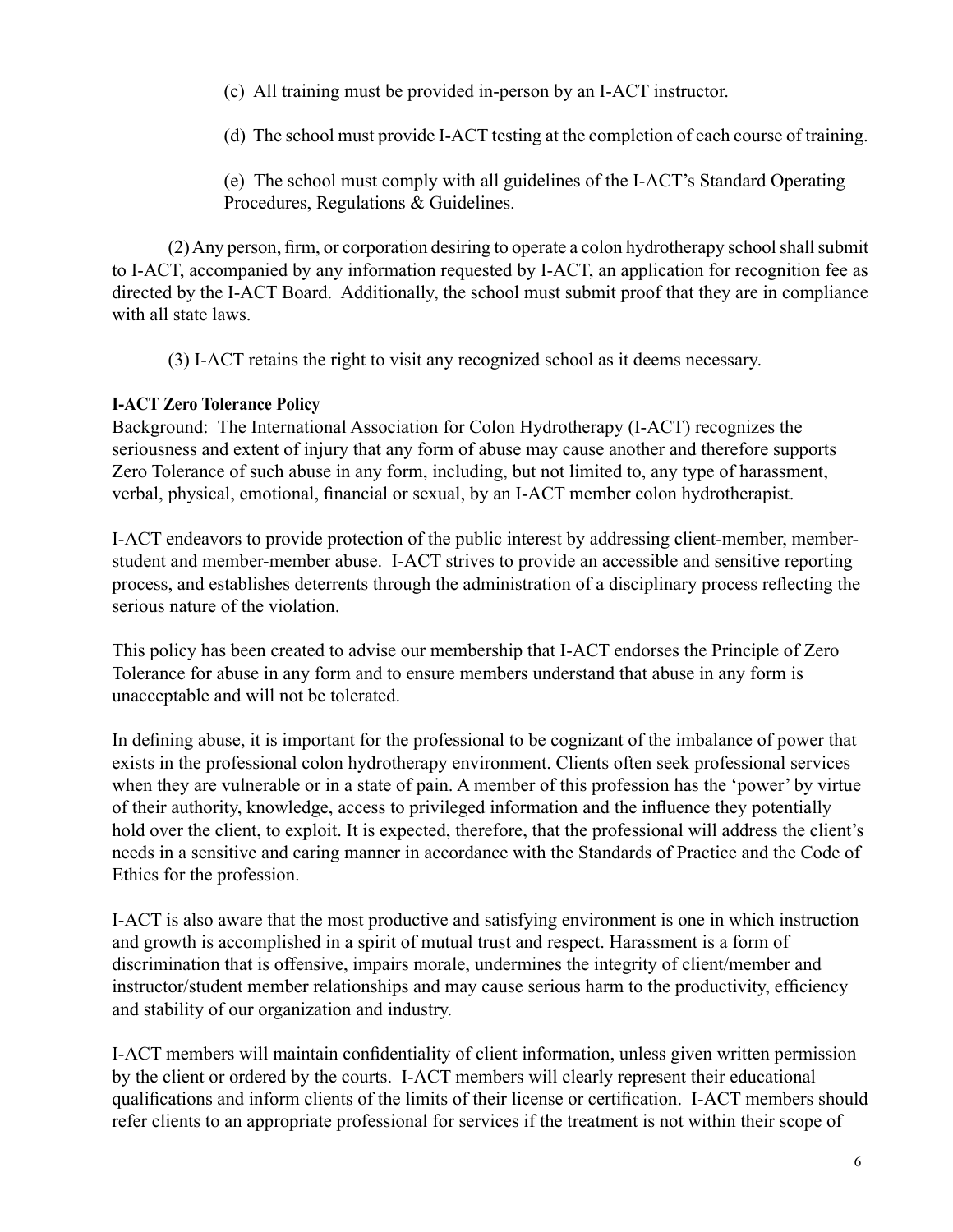practice. I-ACT members will use precautions to do no harm to physical, mental and emotional health of clients and associates.

Abuse can be defined as:

#### **Harassment**

Harassment on the basis of a person's gender, race, color, ancestry, ethnic or national origin , age, disability, arrest or conviction record, marital status, sexual preference, military or organizational membership will not be tolerated. Every individual has the right to receive colon hydrotherapy services, education and training in an environment which is free from discrimination, intimidation, and all forms of harassment.

#### **Verbal - Non-verbal**

Verbal abuse may include, but is not limited to, derogatory comments, sarcastic, demeaning or seductive remarks. It is also important to note that the tone of verbal communications may characterize how words are perceived. I-ACT members must be aware that a person's age, culture, socioeconomic status and other particular sensitivities may affect how a client perceives communications with an I-ACT member.

Jokes, insults and innuendoes (based on race, sex, age, disability, etc.), comments about body parts, and degrading sexual remarks, such as referring to someone as a stud, hunk or babe; whistling; cat calls; comments on a persons body or sex life, and/or pressures for sexual favors are examples of verbal abuse that is completely unacceptable.

Non-verbal behaviors that are unacceptable could be gestures, staring, touching, hugging, patting, blocking a person's movement, standing too close, brushing against a person's body, any unsolicited touch or display of sexually suggestive or degrading pictures, racist or other derogatory cartoons, drawings or communications.

#### **Physical**

Physical abuse is using unnecessary force in the course of providing treatment or training. All therapist members will have an understanding regarding the importance and ethics of touch (i.e. from www.sciencedirect.com - Touching is a regarded as a special type of non-verbal communication. It is an intimate action that implies an invasion of the individuals' personal and private space). All therapist members should follow the guidelines of the manufacturer for equipment use. All therapist members will be aware of the I-ACT policy on insertion from the I-ACT Policy Statement.

#### **Emotional**

Emotional abuse occurs when a member of the profession uses the position of power to intimidate or show insensitivity toward the client or student. Emotional abuse demeans the client or student in such a way as to lower their sense of personal worth.

#### **Financial**

Financial abuse occurs when there is an inappropriate use of a client's/student's funds, property or resources. Financial abuse may include such behaviors as:

a. Attempting to, or actually persuading, deceiving, or threatening the client/student to part with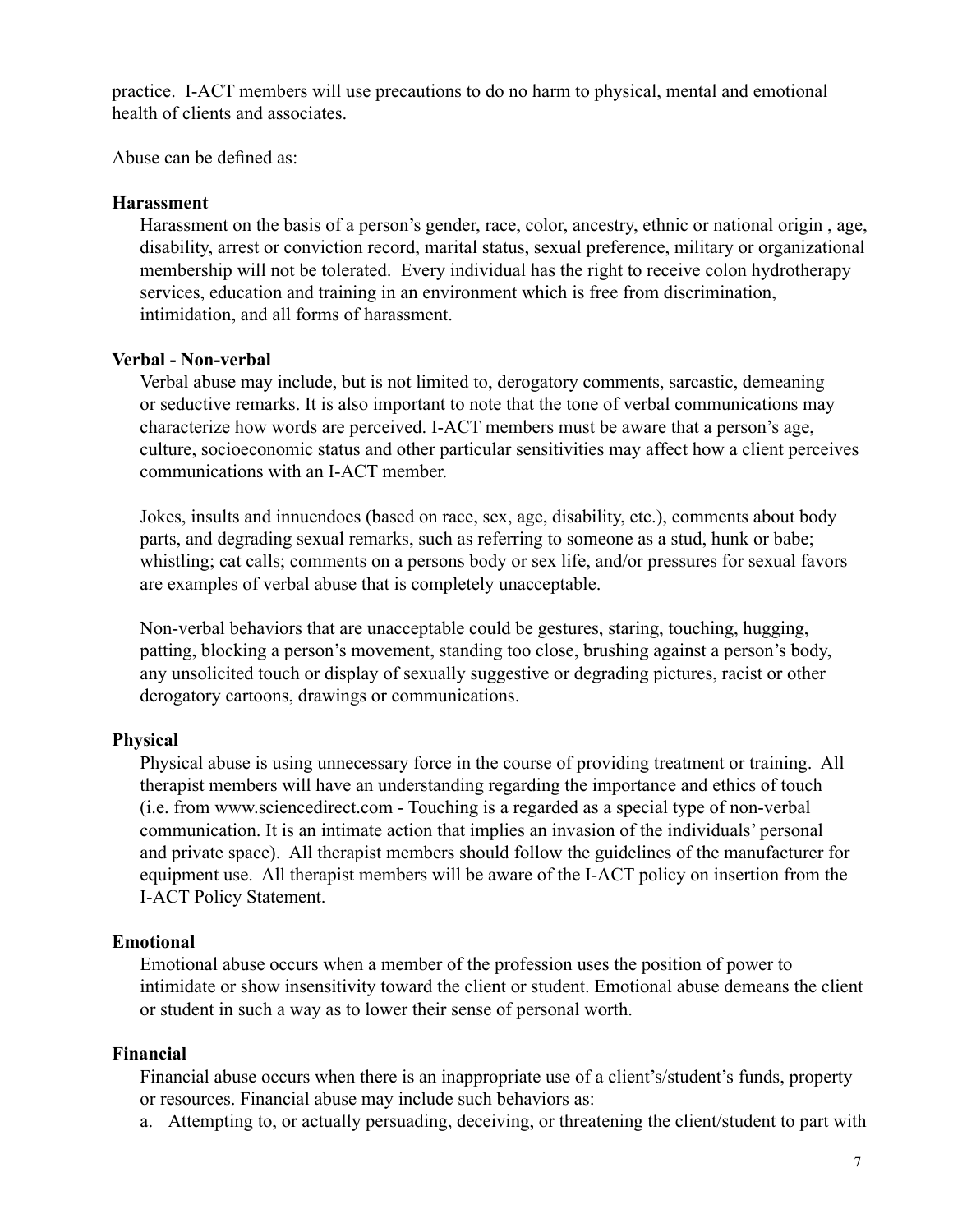their funds, property or possessions

- b. Recommending excessive treatments/trainings with no clinical indication requiring the same
- c. Use of a client's or student's money for purposes other than that intended by the payee
- d. Failure to provide the client/student a written refund policy
- e. Failure to provide a refund for services if requested by client

#### **Sexual**

I-ACT defines sexual abuse to include:

- a. Sexual intercourse or other forms of physical sexual relations between the member and the client or student
- b. Touching of a sexual nature of the client or the student by a member
- c. Behavior or remarks of a sexual nature by the member towards the client; Exception: "sexual nature" does not include touching, behavior or remarks of a clinical nature appropriate to the service provided
- d. Touch should be therapeutic in nature providing a necessary action related to the treatment for a desired result

#### **Policy**

I-ACT will investigate and act upon any complaints and information received dealing with allegations of abuse of a client in an effective, timely and sensitive manner. All complaints and grievances need must be received in writing.

In relation to those members found in violation of the Zero Tolerance Policy, I-ACT will uphold the sanctions mandated by the I-ACT Grievance Committee as approved by the Board. I-ACT is committed to imposing appropriate penalties to reflect the severity of the conduct of concern.

#### **Disciplinary Guidelines**

Grounds for Disciplinary Action:

(1) Attempting to procure a certificate to administer colon hydrotherapy by bribery or fraudulent misrepresentation.

(2) Practice or offering to practice beyond the scope permitted by law or accepting and performing professional responsibilities which the certified colon hydrotherapist knows or has reason to know that he/she is not competent nor authorized to perform.

(3) Refusing to permit I-ACT to visit the business premises of the certified colon hydrotherapist on reasonable notice.

(4) Failing to keep the equipment and premises of the colon hydrotherapy establishment in a clean and sanitary condition on the inside and outside of the building.

(5) Conviction of felony after membership and certification.

(6) Behavior detrimental to the profession or goals of the association.

(7) Inappropriate advertising inconsistent with I-ACT guidelines for compliance.

(8) Three verifiable grievances that have gone through the grievance process and have been determined by the Board to have merit.

#### **Disciplinary Action**

When the Board finds any person is acting in violation of any rules, it may enter an order imposing one or more of the following penalties: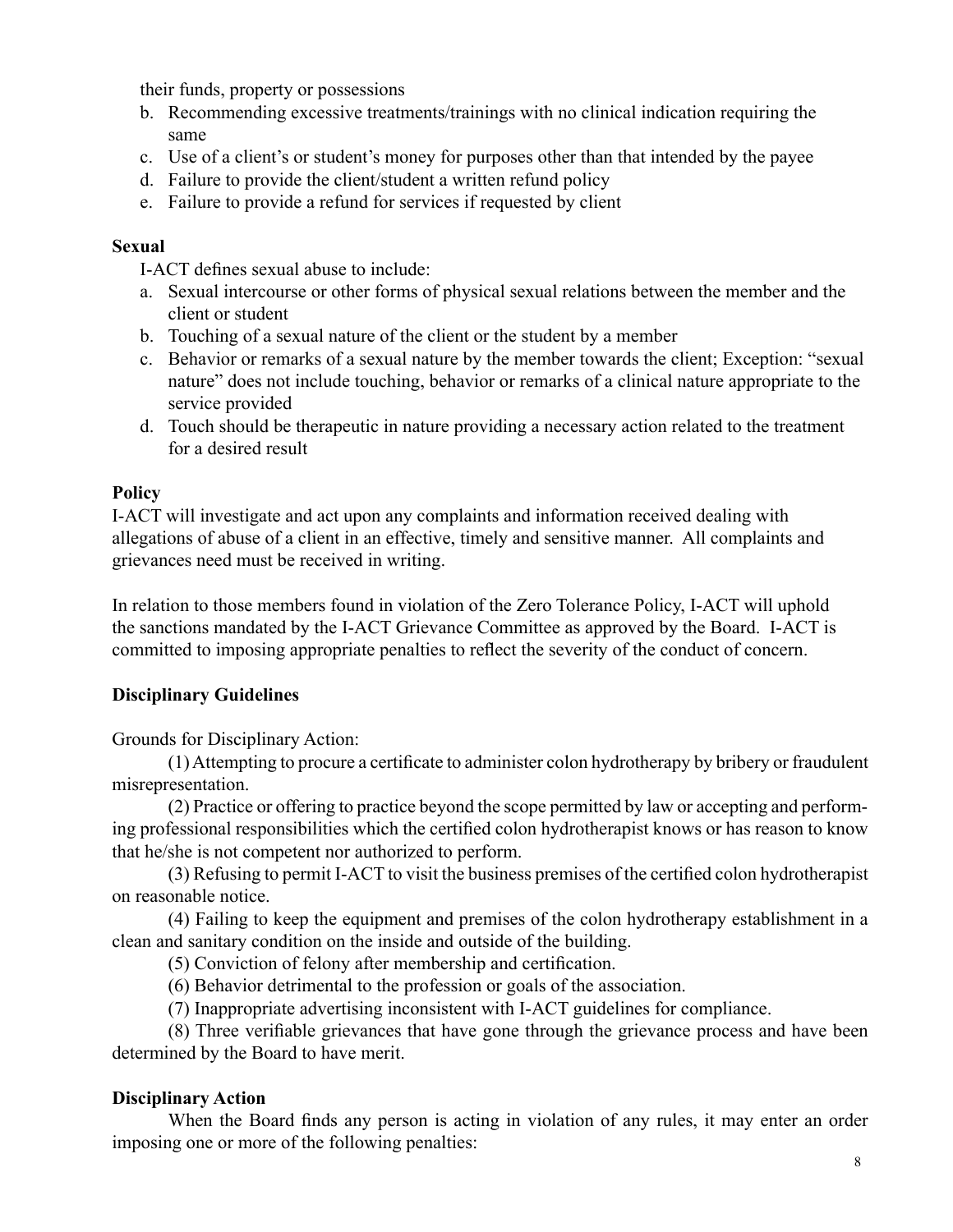(a) Refusal to certify any person, but that person can reapply within 90 days with a new application fee of \$75.00.

(b ) Issuance of a reprimand or censure by promulgated, unanimous decision of the Board.

(c ) Revocation of a certificate and suspension of the right to hold themselves out as an

I-ACT certified colon hydrotherapist.

d) Refusal of membership or reinstatement.

It is understood that any investigation, decertification, or censuring of a member may cause I-ACT to expend funds for that investigation and may result in an expense or a cost. The person or member involved will be expected to pay this cost to the Association within 30 days. If the fee is not paid it will cause expulsion for the applicant.

#### **Grievance Policy**

1) Grievances brought forth by the public in writing will be considered for review by the grievance committee for issues involving the following criteria: those documents which define standards of behavior for I-ACT members, such as the Standard Operating Procedures, Code of Conduct, Zero Tolerance Policy, and By-Laws of I-ACT. (for example: complaints concerning scope of practice, ethics, advertising, facilities, cleanliness, and reuse of disposables. This is not an all inclusive list.)

A grievance must be in written form and signed.

2) Grievances brought forth by members of I-ACT against an Officer of the Board or Board Member, or fellow member: grievances considered will be those documents which define standards of behavior for I-ACT members, such as the Standard Operating Procedures, Code of Conduct, Zero Tolerance Policy, and By-Laws of I-ACT.

A grievance must be in written form and signed.

3) Grievances regarding I-ACT recognized schools will only be accepted if they pertain to education, testing, non-compliance with the syllabi, the Standard Operating Procedures, Code of Conduct, Zero Tolerance Policy, and By-Laws of I-ACT.

A grievance must be in written form and signed.

4) Grievances regarding manufacturers or products are not within I-ACT authority or responsibility.

5) Prior to filing a grievance, both parties seek amicable resolution. The initial approach to settling any issue is open communication. If the concern(s) is /are not resolved in a timely fashion, a formal grievance should be filed according to I-ACT procedures. The grievance should be in writing and contain information about the grievance, submission date, name, address, telephone or cell phone number of grievant, location, date, contracts (if applicable) and description of the problem.

Disclaimer: I-ACT assumes no responsibility, legal or otherwise, for the outcome and/or resolution of any grievance.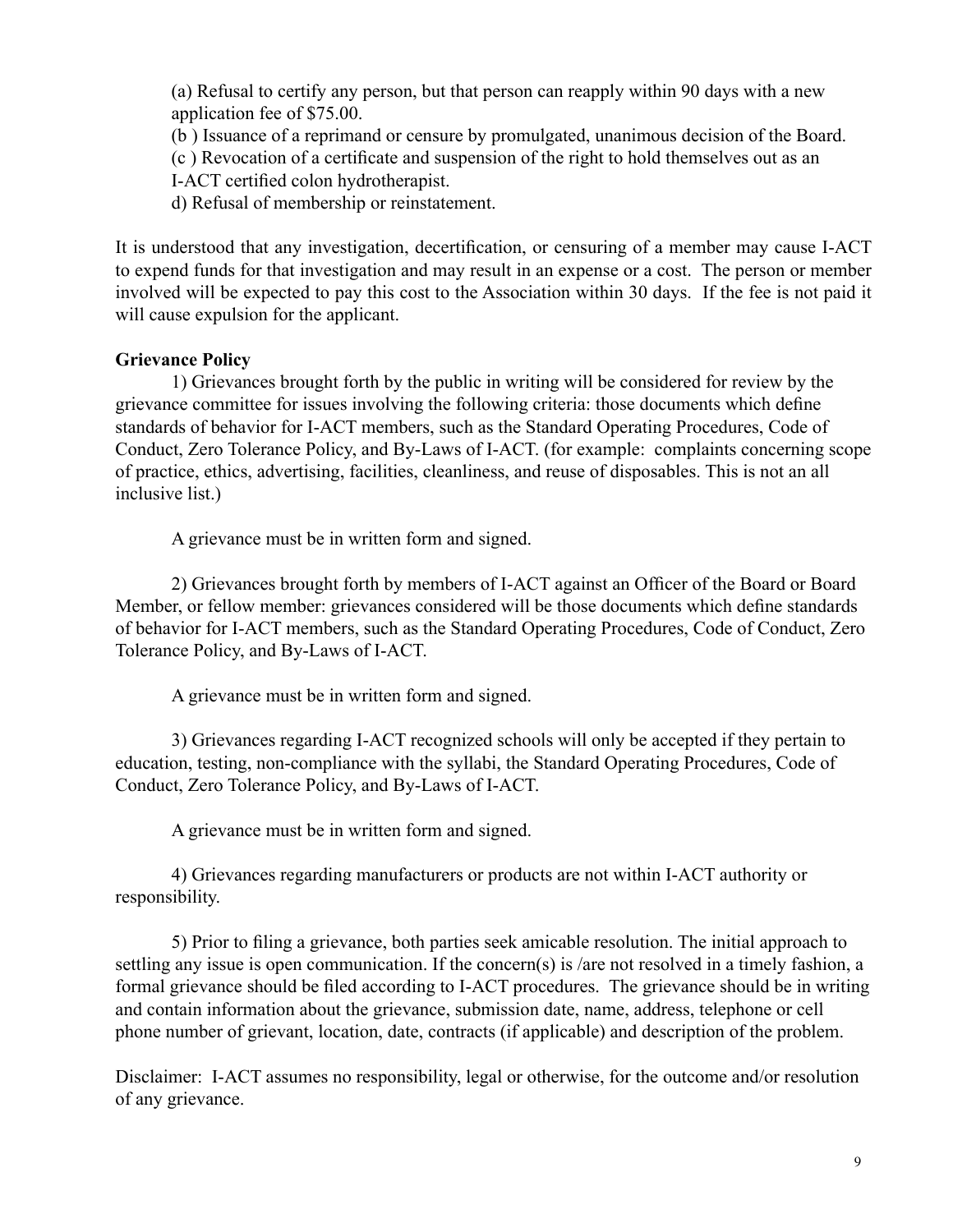#### **Grievance Committee Guidelines**

These are the steps that are followed by the I-ACT Grievance Committee (made up of I-ACT Board Members) when a grievance is received.

1. When a written grievance is received in the I-ACT Office, it is logged and assigned a number. The office notifies the person filing and the person the filing is against of the grievance. The office then sends the grievance to the Grievance Committee for action.

2. A committee member is assigned and notifies both parties who will be handling the grievance and will provide both individuals a projected time line.

3. When tasked for information, the school, instructor or therapist filed against has 10 days to acknowledge receipt and make contact with the grievance committee member handling the grievance.

4. The school, instructor or therapist has up to 30 more days to send paperwork to support their side of the grievance.

5. If additional paperwork is requested by the committee member, the school, instructor or therapist has an additional 10 days to supply this new paperwork.

6. Failure to respond to item 3 or 4 above will cause the school, instructor or therapist to be removed from the I-ACT referral list until the grievance has been resolved.

7. The Grievance Committee will make one of the following determinations:

a. The grievance has no grounds or basis; both parties will be notified and no action taken.

b. The grievance has validity; both parties will be notified and the Committee will seek to find an agreeable resolution.

c. The grievance has not provided enough information to definitively determine grounds for a grievance.

8. All grievances are reported to the Board within 30-40 days. The Board will have the final authority to assign responsibility and take final action.

9. Both parties will be notified of resolution of the Board of Directors.

#### **Whistleblower Policy**

I-ACT has established a whistleblower policy to protect its members and employees who notify the Board of a policy or activity that may be in violation of the law. In part, it states:

I-ACT will not retaliate against a member or an employee who, in good faith, has made a protest or raised a complaint against some practice of I-ACT, or of another individual or entity with whom I-ACT had a business/membership relationship, on the basis of a reasonable belief that the practice is in violation of law or a clear mandate of public policy.

I-ACT will not retaliate against an employee who discloses or threatens to disclose to a supervisor or a public body any activity, policy, or practice of I-ACT that the employee reasonably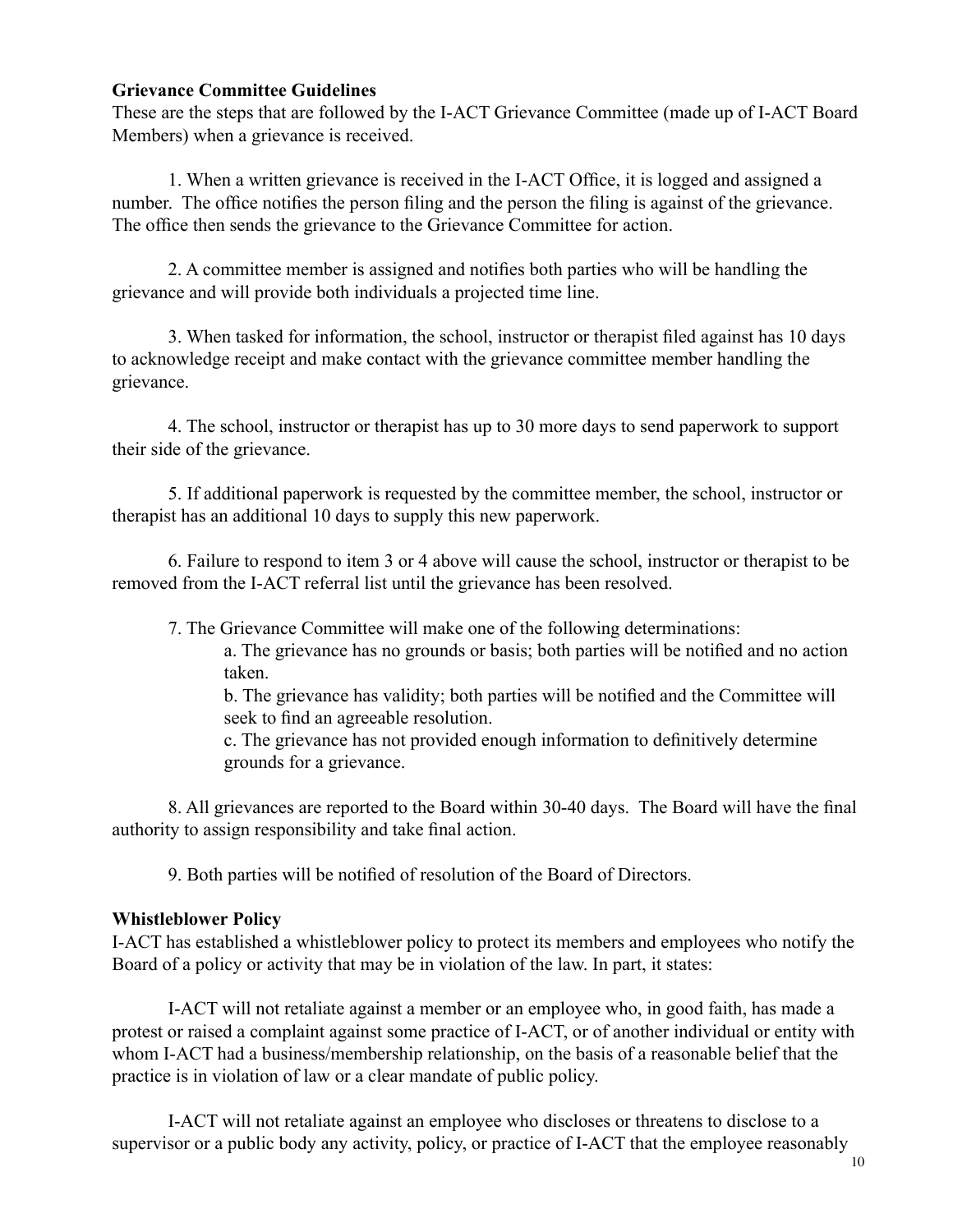believes is in violation of a law, or a rule, or regulation mandated pursuant to law or is in violation of a clear mandate or public policy concerning health, safety, welfare, or protection of the environment.

#### **Standard Operating Protocols**

1. INDICATION FOR COLON HYDROTHERAPY: Must be in absolute compliance with the Code of Federal Regulations Title 21 for the Class of equipment in use. Use the indications approved by the FDA for your equipment (ie, constipation, etc.)

2. EFFECTS: Colon irrigation.

3. ROUTE: Administered rectally.

4. FREQUENCY: Based on the client's response and need as indicated by their physician or healthcare practitioner.

5. DURATION: Time required for administration is normally based upon the needs of the client however, in all cases the guidelines of the manufacturer should be followed.

6. RELEVANT HAZARDS: To ensure the highest level of safety for the consumer, always use FDA registered equipment.

a. There are reports of cross contamination due to improperly cleaned/disinfected equipment or table on equipment that was not registered with the FDA.

 b. Always follow the manufacturer guidelines for cleansing your equipment to ensure there is no spread of disease, etc.

c. Improper use of the equipment by not following the guidelines of the manufacturer may cause injury (ie. alleged perforation of the colon).

d. Under no circumstances should single use devices be reused.

e. Under no circumstances should FDA registered equipment be modified or altered without the manufacturer's permission.

7. CONTRAINDICATIONS: Follow the guidelines of your manufacturer.

8. POSSIBLE SIDE EFFECTS: Weakness, nausea, vomiting, hunger, flatulence, fatigue, dizziness, abnormal energy, etc.

9. PRECAUTIONS: None. Follow the manufacturers guidelines for your equipment.

#### **Referring Healthcare Provider**

1. All records should be made available to referring or consulting healthcare providers associated with the client and the therapies provided that a properly written release form is executed by the client beforehand.

2. Therapies for referral clients SHALL conform to the prescription or instructions of the referring healthcare provider. Client responses to indicated therapies and findings associated with all aspects of colon hydrotherapy care SHALL be reported to the referring healthcare provider upon request.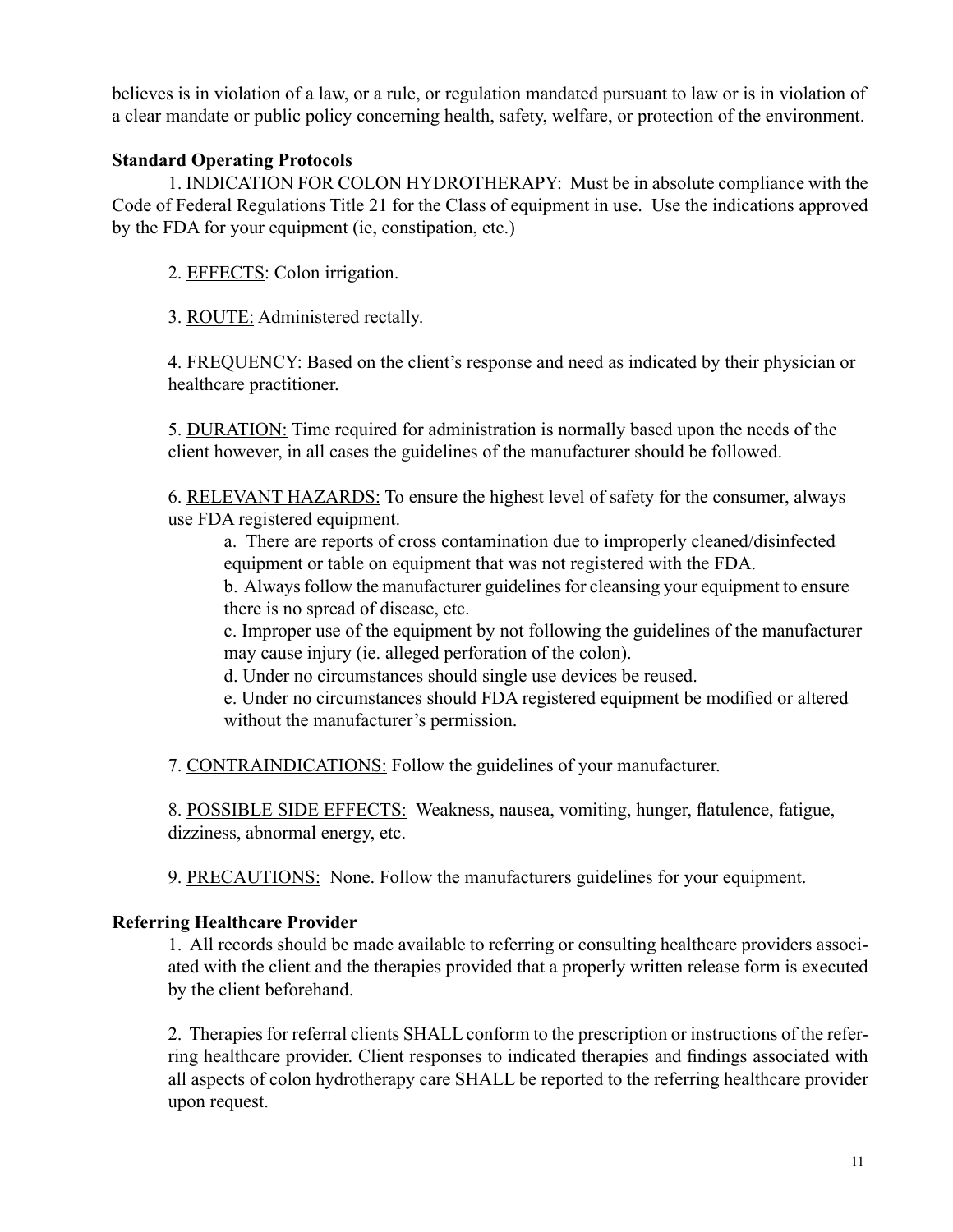Under no circumstances will the colon hydrotherapist prescribe or suggest other therapies, additional sessions, procedures, nutritional supplements, etc. to the client that were not originally prescribed or ordered by the referring physician or health care provider. The colon hydrotherapist may communicate to the referring healthcare professional an additional number of sessions to facilitate the prescription instructions

#### **The Session**

I-ACT Certified Colon Hydrotherapists are among the best in the profession, and as such they must adhere to a high standard of practice. The following are minimum guidelines for the safe and professional practice of colon hydrotherapy. The therapist will:

1. Follow the instructions for the session as recommended by the prescription. Each session provided MUST be consistent with the guidelines of the manufacturer of your equipment.

 a. To ensure the safety of the client, follow the manufacturer recommendations for procedures to be used during the session. In no case should the recommendation of the manufacturer be exceeded or ignored.

b. When using Class 1 FDA registered equipment, the client must insert and remove the speculum/rectal nozzle; for Class 2 FDA registered equipment, the client must insert the rectal tube or speculum; or, follow the instruction of the referring physician; the guidelines of the manufacturer as approved by the FDA; or the directives from the authority of your city, county, state, or country ordinances.

2. Explain thoroughly to the client in advance all techniques, methods and procedures to be used during the colon hydrotherapy session. In no case should any additional technique be used without the permission of the client, and it must always be within the therapist's scope of practice.

3. Remain with the client throughout the entire session; , or if manufacturer guidelines allow, the therapist will be immediately available to the client during the session at all times.

4. Be professionally groomed and attired at all times. Recommendations include:

a. Attire appropriate for the setting – scrubs or a standard uniform with arms and legs covered accordingly; nothing low cut or suggestive

- b. Closed-toed shoes, preferably flat and rubber soled
- c. Hair well maintained; if longer, pulled back or up
- d. Nails at the appropriate length; if polished, well maintained
- e. Make-up well-kept and professional
- f. Teeth brushed

5. Wash hands thoroughly with an antibacterial, antifungal soap before and after working with each client; this may also be done during the session as necessary.

6. Wear sterile gloves during each session.

7. Drape the client modestly with an acceptable gown or covering during the session. a. All techniques used in colon hydrotherapy procedures SHALL be adopted with the attempt to maximize the client's overall personal privacy and modesty, as well as to maintain the client's dignity and comfort during the session.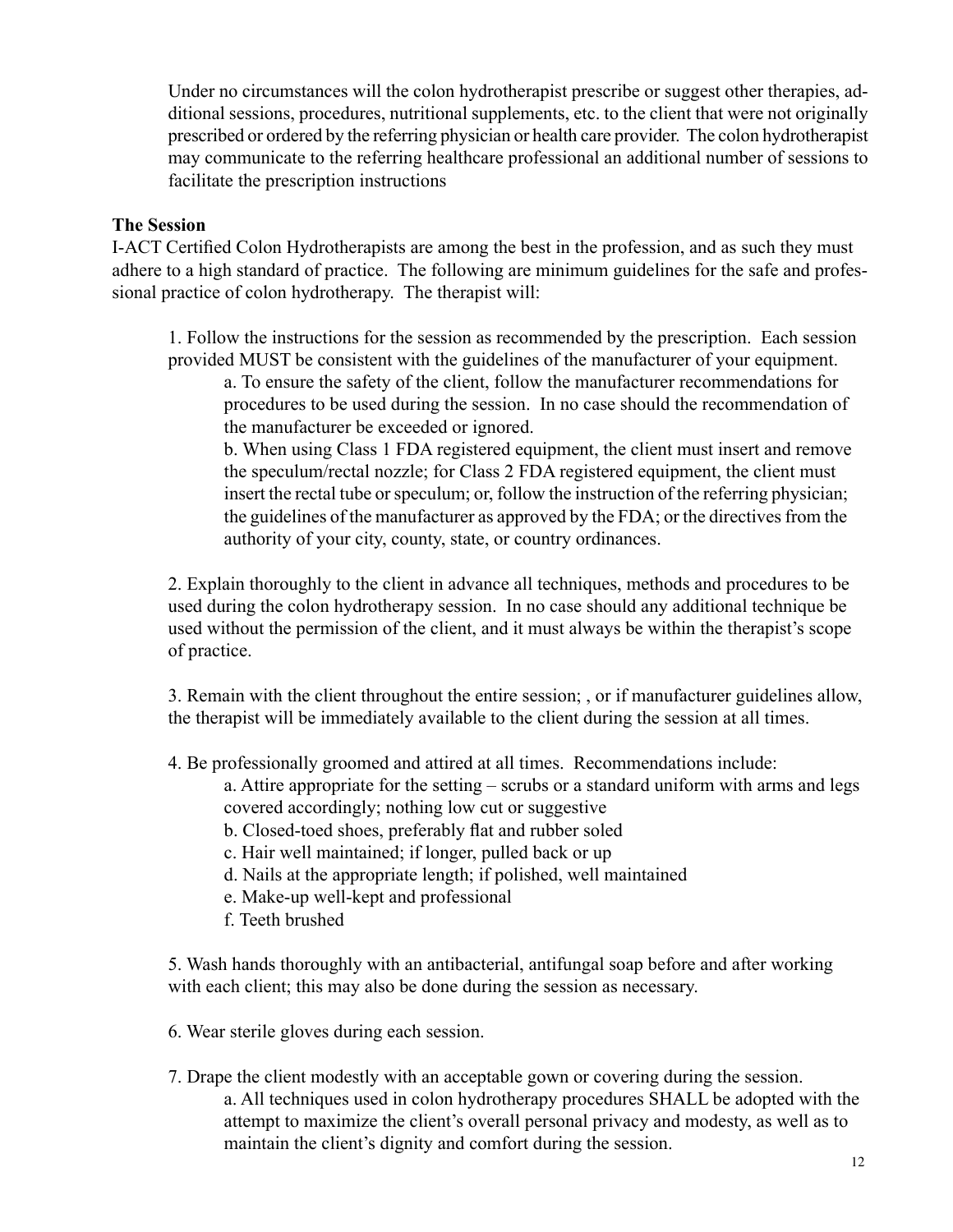8. Use only disposable speculum kits or rectal nozzles; dispose of the same accordingly.

9. Ensure there is no action, language, or behavior that may be interpreted as a sexual advance.

10. Stay in your lane! The therapist must always stay within their scope of practice or areas in which they are licensed by law to practice. Do not exceed the scope of practice for any license or certification you may possess.

11. Clean and disinfect before and after each client session. The CDC guidelines require disinfecting for killing viruses and bacteria on surface so be sure to use an approved disinfectant for this purpose. Be sure to refer to the CDC web site frequently for updated information.

a. Before each session, ensure the cleanliness of the session room, equipment and bathroom.

b. At the end of each session, clean, sanitize, and disinfect the equipment according to guidelines provided by the manufacturer of your equipment.

c. After each session and before the next, wipe down all surfaces in the session room and bathroom, including counter tops, door handles, faucets, sinks, toilets, doors, etc. Outside the session room, wipe down water stations, credit card machines, counter tops, retail shelves/products, doors and door knobs, and any equipment that is used including phones and computers.

d. Disinfecting and sanitizing practices should not be confused as one in the same. Disinfecting is to be done before/after each session.

Additionally, I-ACT certified colon hydrotherapists should consider additional measures as part of the high standards of performance above. As offices/centers/facilities are all unique in layout and service offerings, each of the should be carefully considered in accordance with state/federal/locality mandates.

- Personal protective gear (PPE) as required by CDC guidelines, including, but not limited to, face masks, gloves and disposable booties or slippers. These should be considered for staff and clients alike as part of the public safety measures offered in your office/center.
- Digital thermometer to ensure clients do not have a fever when entering your office. If used, these should be wiped down after each use.
- Hand washing and/or hand sanitizer should be provided for staff and clients alike.
- Social distancing practices as feasible for your center.
- Signage to tell clients what you are doing to keep your premises safe and disinfected.
- Session booking time and the number of clients in your facility at one time.

#### **Physical Premises**

1. The design and physical layout of the premises, installation and maintenance of equipment, plumbing, electrical wiring, egress and ingress routes, parking and public access should conform to all local, county, and state zoning regulations. All facilities should have the proper occupancy permits and approvals by the local Board of Health, where required.

2. A separate client waiting area should be maintained. This may include social distancing practices.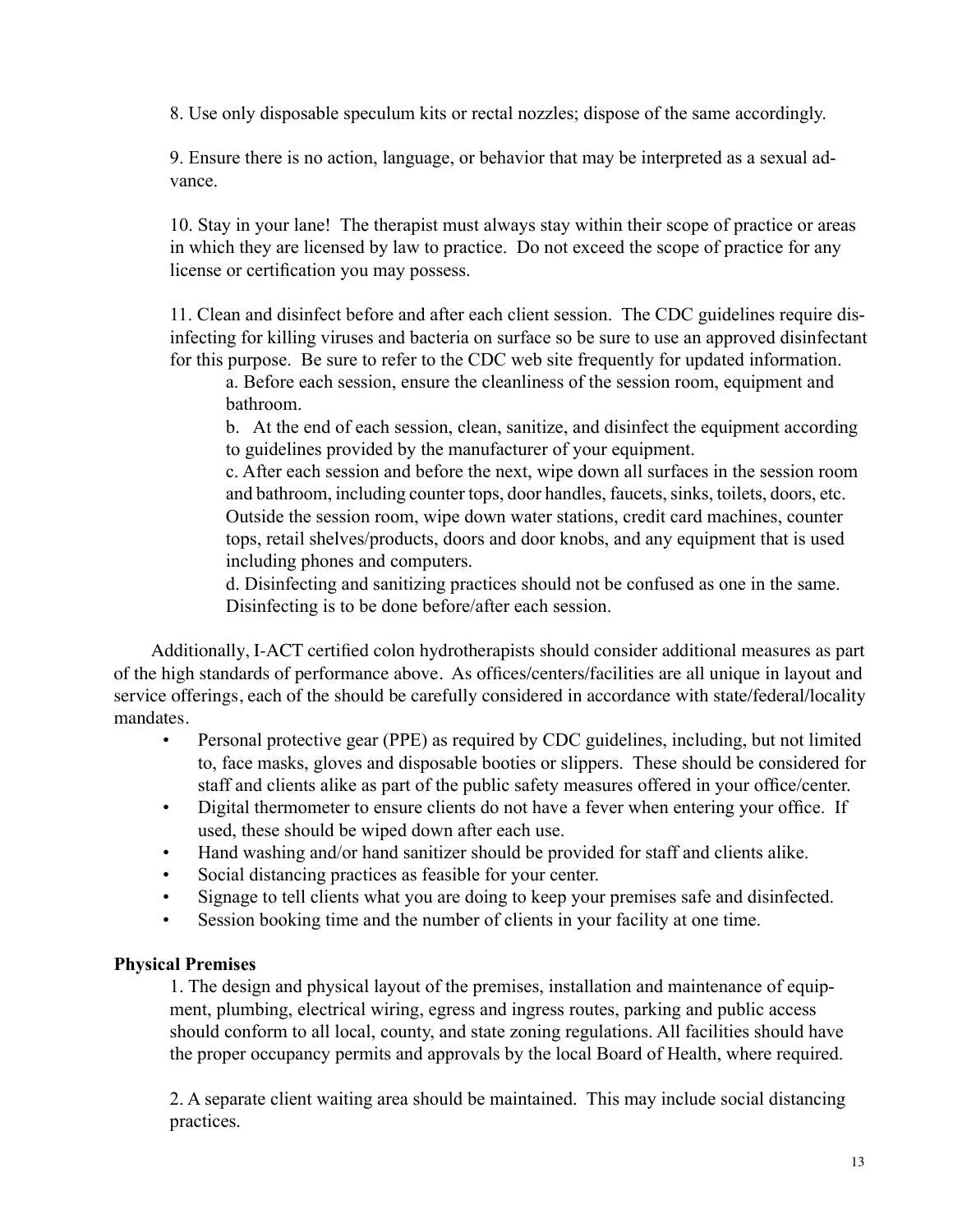3. Restroom facilities should be provided for and located at a convenient distance from the session room table. The restroom should have a toilet and a sink. A pump-type soap dispenser is the desired method of dispensing soap and should be used for maximum sanitation.

#### **Advertising**

1. The onus of responsibility should be on the colon hydrotherapist to maintain an absolutely factual and true representation of the colon hydrotherapy procedure and profession in all advertising medium, whether printed page, word of mouth or electronic media.

2. Advertising copy which states or implies that colon hydrotherapy can treat any disease, promise cure for any disease, or that makes unsubstantiated medical claims **SHALL NOT** be used.

3. "Advertising medium" means any newspaper, airwave or computer transmission, telephone directory listing other than an in-column listing consisting only of a name, address, and telephone number, business card, handbill, flyer, sign other than a building directory listing all building tenants and their room or suite numbers, or other form of written advertising."

#### **I-ACT Policy Statements**

I-ACT requires the use of currently registered FDA equipment and only disposable speculums, rectal tubes, or rectal nozzles. However, should the therapist use reusable speculums, these speculums should, at a minimum, be autoclaved for sanitation and cleanliness (30 minutes). Additionally, the autoclave unit must be tested and inspected by competent authority at least four times per year- maintain documentation. (Under NO conditions should a disposable speculum or rectal tube be reused). Individuals that use reusable speculums and/or are not using FDA registered devices will be removed from I-ACT membership effective 12/31/2018.

I-ACT recognizes the FDA classifies equipment used to instill water into the colon through a nozzle inserted into the rectum to evacuate the contents of the colon into three distinct classes; Class I (Enema Kits), Class II and Class III (Colon Irrigation Systems). Follow the guidelines of your manufacturer, as approved by the FDA, for the type of equipment (devices) you are using. Make no claims as to the use of your device other than those approved by the FDA.

The main differences between Class I and Class II devices:

The code of federal regulations CFR 876.5210 & 876.5220 describe the differences between the Class I and the Class II devices. From that regulation, a Class I device is an enema system and does not include "colonic irrigation devices". A "colon irrigation device" is a Class II device, which in part is described as: "The system is designed to allow evacuation of the contents of the colon during the administration of the colonic irrigation."

The Class I Device:

 · The Class I device is defined as an enema system and may not have temperature control, temperature gauges or water purification as part of the device. Class I enema systems must be self-administered.

 · Manufacturers of Class I devices are not required to have third party oversight as they need not comply with the good manufacturing practices and record keeping that are required of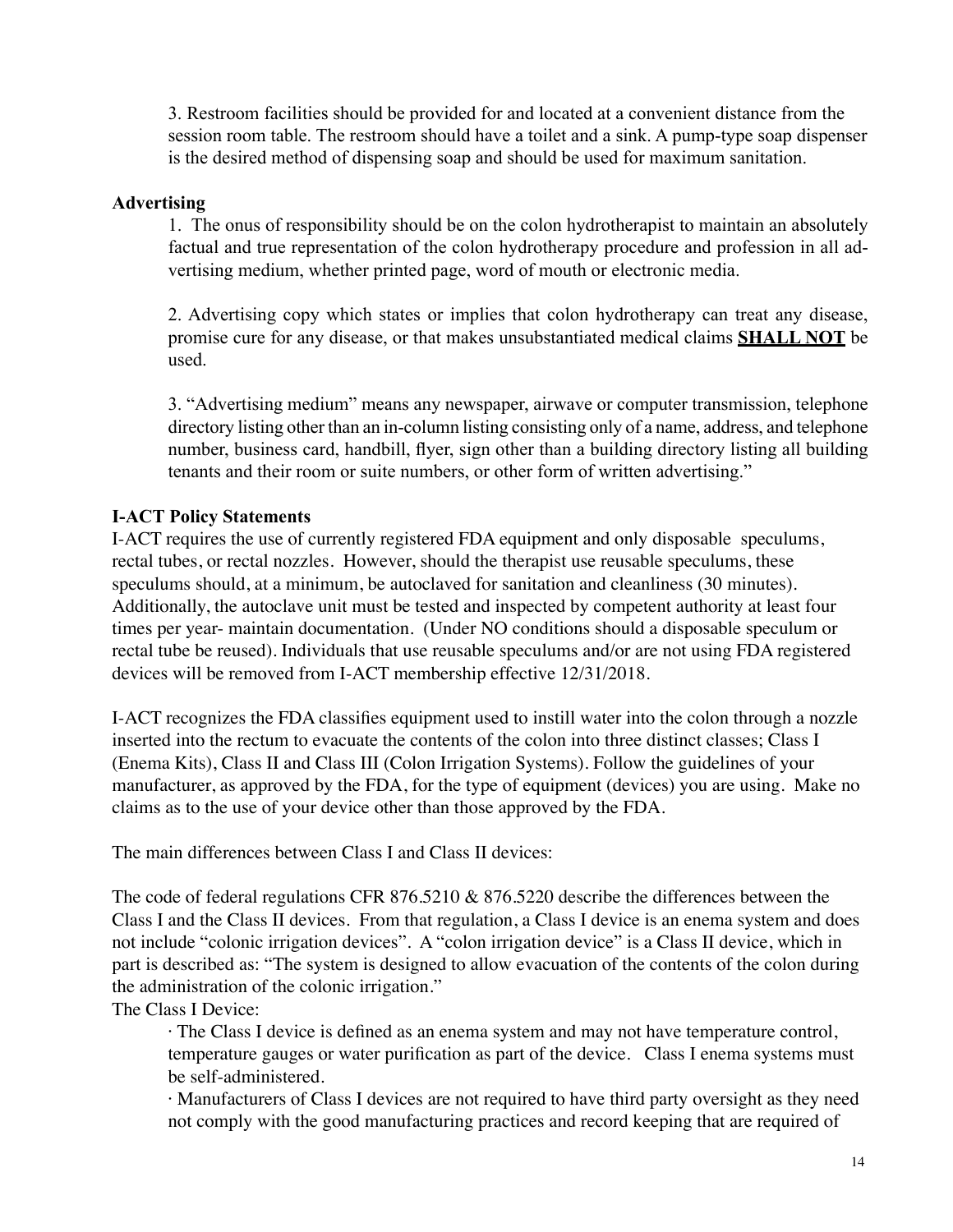Class II manufacturers. Class I devices are not as heavily regulated and controlled by the FDA as Class II devices. Owners of Class I devices may not market their service using the terms "colonics or colonic irrigation" in describing the scope of their practice of evacuating the contents of the lower bowel.

The Class II Device:

· The Class II Device is a "colonic irrigation device".

 · Manufacturers of Class II devices are required to have third party oversight and must comply with the good manufacturing practices and record keeping that are required by the FDA. Class II devices are heavily regulated and controlled by the FDA.

 · The FDA requires Class II devices to be sold and used on or at the order of a physician or health care practitioner. This may be different in each state.

Although I-ACT is not aware of any laws that preclude you from assisting an individual with an enema, I-ACT encourages therapists to consider upgrading your equipment to the equipment that provides the greatest safeguards to the public. In this profession, that would be equipment marketed as Class II devices.

I-ACT strongly recommends that all I-ACT members use FDA registered Class II devices or devices equivalent to Class II devices regulated by the appropriate agency in your country. Only individuals using FDA registered equipment will be placed on the I-ACT web site. As of 12/31/2018, only individuals who use FDA registered devices may be I-ACT members. Purchase equipment at your own risk. Always ensure you are in compliance with your local, state, federal and country guidelines. Ensure any equipment you purchase is cleared for use in your country.

Difference Between Open & Closed Systems:

I-ACT recognizes there are two distinct types of colon irrigation systems; open and closed. However, it is I-ACT policy that the colon hydrotherapist/technician is always in attendance or is immediately available to the client throughout the session. The degree of assistance is to be in compliance with the instructions of the manufacturer of the equipment as registered with the FDA, and/or as directed by a physician.

The policy on insertion is to require the client to insert the rectal tube or speculum; to follow the instruction of the referring physician; to follow the guidelines of the manufacturer as approved by the FDA; or to follow the directives from the authority of your city, county, state, or country ordinances.

I-ACT recommends that you do not put the initials (CT) for colon hydrotherapist after your name, write it out in full. According to most state laws, putting initials after your name is not allowed unless you are licensed or have a degree from an accredited professional school.

Advertising copy which states or implies that colon hydrotherapy can treat any disease, promise cure for any disease, or that makes unsubstantiated medical claims SHALL NOT be used.